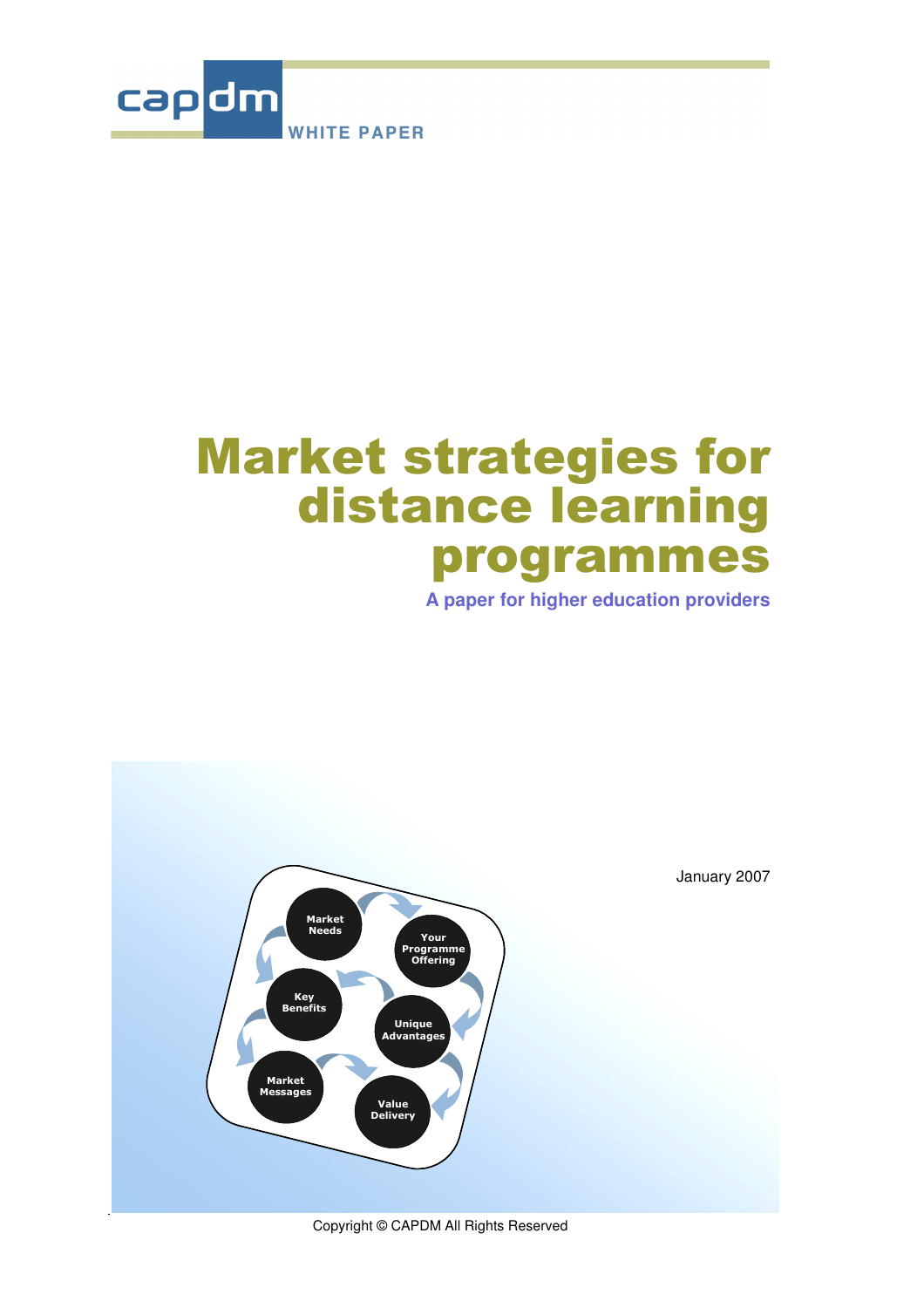

### **Contents**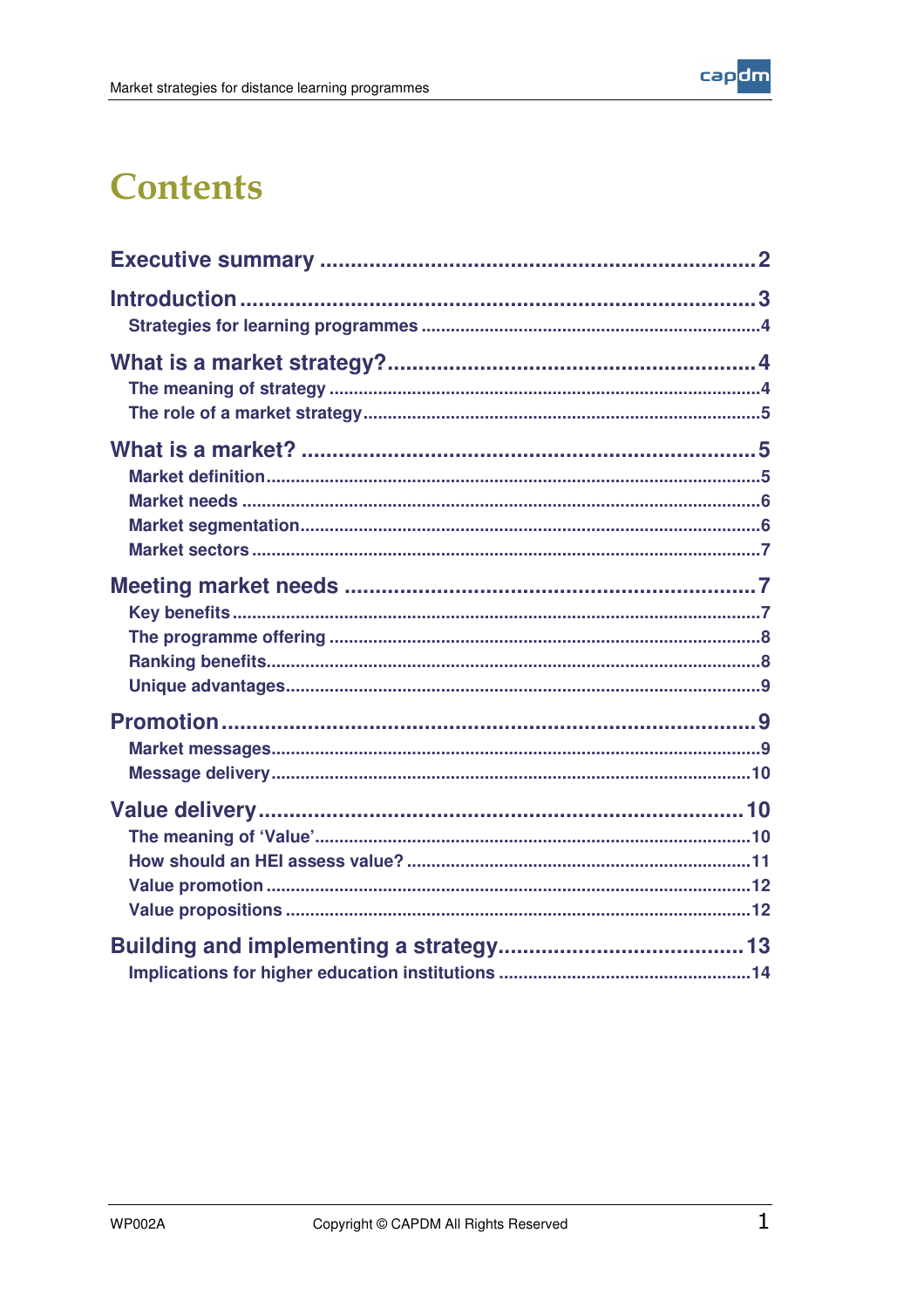

### **Executive summary**

This paper is intended to raise awareness of some key issues that underpin the provision of successful distance and on-line learning programmes within Higher Education Institutions (HEIs).

The primary concern of an HEI is generally to ensure that the quality and relevance of the programmes themselves are addressed. However, careful selection of the target market, accurate profiling of student needs and a wellmatched portfolio of programmes will also have a major impact on potential success. In short, every learning programme should be based on a well thought out market strategy – at the institution level, at the department level and at the programme portfolio level.

The content of this paper is based on CAPDM's considerable experience in the business of helping to develop successful, global distance learning programmes for a wide range of institutions.

The paper highlights key issues for the development of effective market strategies – both for new learning programmes and for existing programmes looking to improve market performance. The relative importance of these issues and the actions that are required to address them will be different for every institution. In a diverse market such as education, no two market strategies will be the same.

A sound market strategy will make it obvious what the key customer benefits are and how they can best be promoted. It will also make it clear how the institution is going to deliver these benefits and the associated value. Finally, it will be realistic for the institution to pursue and implement.

The more market oriented approach advocated by this paper can help HEIs to diversify into serious, sustainable business ventures that will secure their futures and ensure that they are able to make a full contribution to meeting the ever growing demand for high quality education.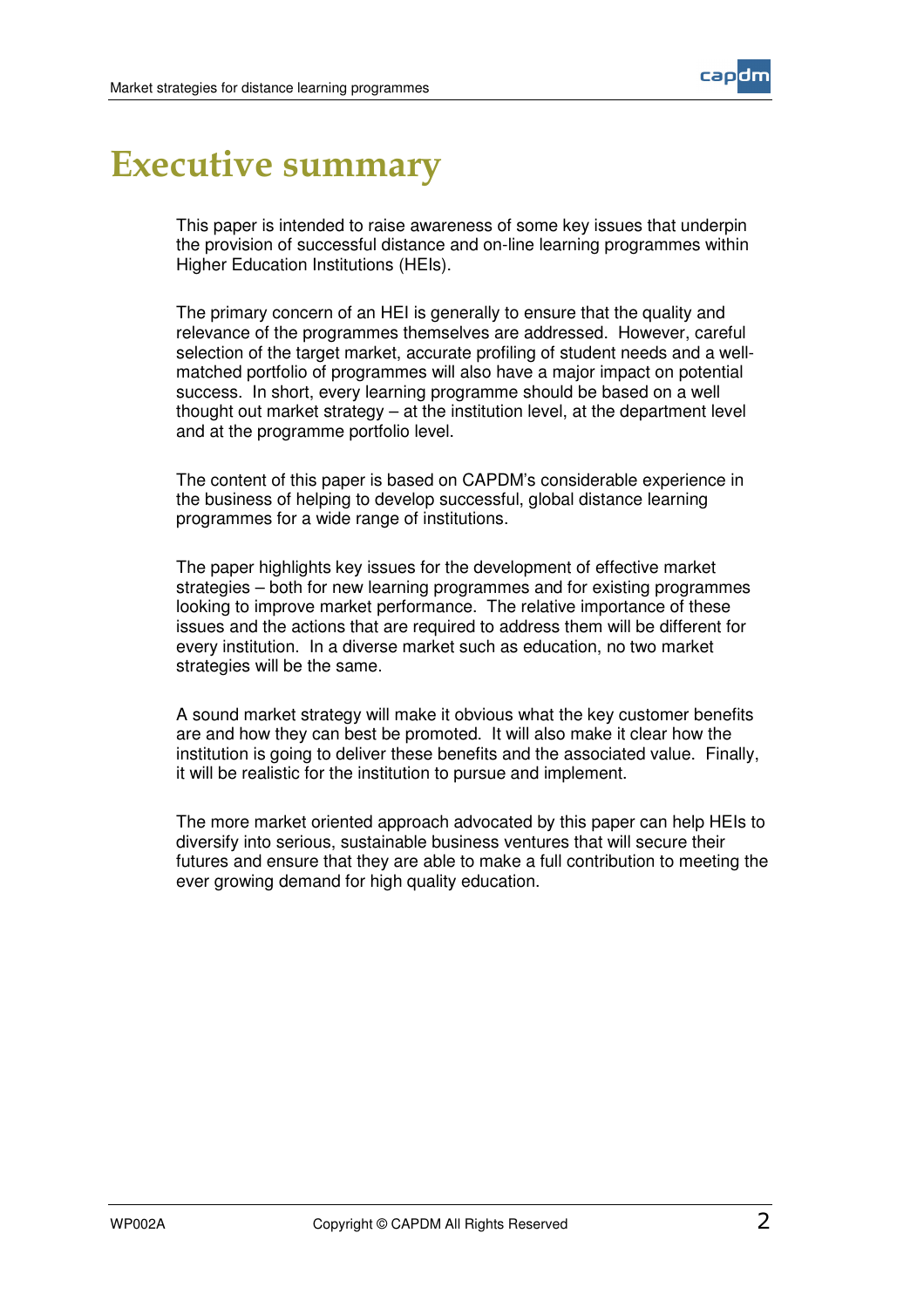

### <u>Introduction</u>

Many years experience of helping clients to develop successful distance and on-line learning programmes has helped CAPDM and its education partners understand the characteristics of such products and the marketplace they are aimed at. This paper highlights some of the lessons learnt plus key issues that need to be considered when developing a new programme.

The cost and effort involved in developing a new learning programme for today's education market can be substantial. It therefore has to be treated as a serious business venture, in order to justify the investment. This can be difficult for HEIs that are not geared to this type of activity. Often the development work is approached with limited resources in a 'cottage industry' fashion. Resulting 'boutique' programmes may be of interest to a few individuals but are unlikely to deliver sustainable value for the institution - or benefit the wider world of education.

Every business venture looks for some form of return - the most obvious of which is financial. There are other possible returns for academic institutions, however, such as generating opportunities for future growth or extending education to remote societies.

Whatever returns are expected, successful business ventures require five things:

- **1. A clear set of overall goals**
- **2. A market oriented strategy**
- **3. A sound business plan**
- **4. Resources**
- **5. Effective implementation (to the business plan)**

As HEIs strive to generate new income streams, many decide to develop new distance and on-line learning programmes. These are often seen as a way to achieve growth and income targets. Unfortunately, these plans often by-pass the processes of strategy development, planning and resourcing – mainly because it is too tempting to rush into implementation. However, effective implementation requires a workable plan, which, if it is to be successful, needs resources – and frequently more than originally envisaged.

In order to commit the required resources, backers (those who provide funding and facilities) need to see a viable plan based on a sound market strategy. If the market strategy is not sound, the intended venture will struggle or collapse. If the market strategy is sound, there will be scope for changing the plan, modifying the implementation and/or finding additional backing to help overcome any problems that may be encountered along the way.

#### **Experience has shown that, in today's world, learning programmes must have a clear market strategy in order to be effective and successful.**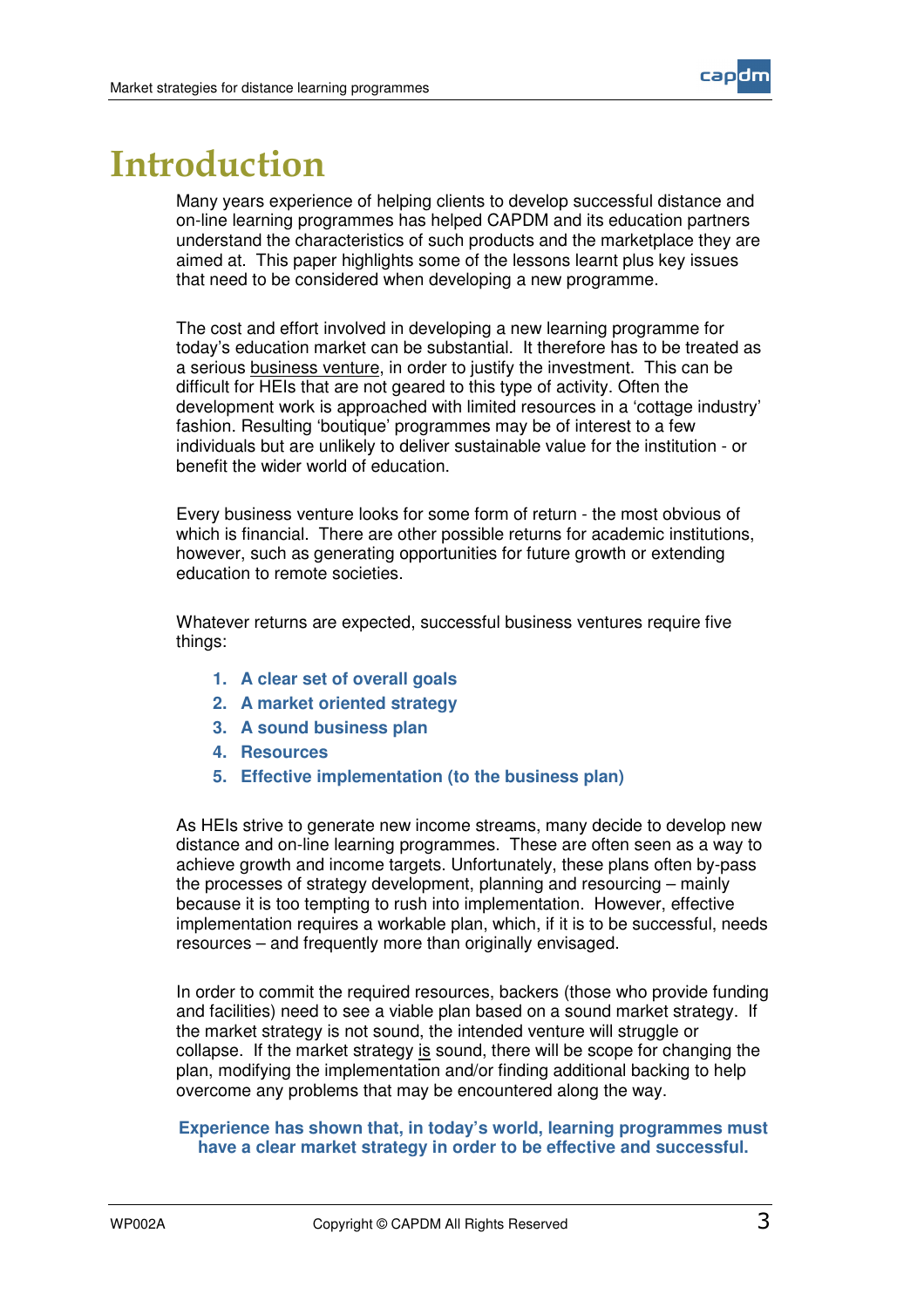

#### Strategies for learning programmes

Nowadays, learning programmes can be delivered in many different ways, to many different audiences, using many different technologies. Making the relevant choices are key strategic decisions for any educational institution and fundamental to the market strategy.

Many factors have to be considered when deciding on the best choices for a new development:

- The knowledge base available to structure and develop the programme;
- The teaching and authoring skills available within the institution;
- The student base (i.e. the market) that can be accessed today;
- The student base that could be targeted in the future;
- The overall future direction of the institution in terms of specialisms, etc.;
- The future direction of the relevant department(s) within the institution;
- The technologies and facilities available to deliver the programme;
- The resources available to produce and manage the programme;
- Trends in teaching and learning;
- Emerging technologies for future use in teaching and learning.

**This paper highlights some key issues for the development of effective market strategies – both for a new learning programme and for an existing programme looking to improve market performance.**

### What is a market strategy?

#### The meaning of strategy

A strategy is a statement of the way in which something is to be done. It is a broad statement of method to achieve identified, high-order goals. For a business venture, it sets out what business the organisation will be in, where it wants to be and how it is going to get there.

A well-developed strategy provides the link between high-order goals at one end and tactics or actions at the other. It records the business options considered, the priorities decided, and the choices made. Without it, resulting actions can lack focus and co-ordination. Strategies are dynamic and are shaped by both the actions taken and the experiences that result. They therefore need to be regularly reviewed and updated.

Many HEIs can find it difficult to formulate clear business objectives to accompany their educational objectives. However, as most now have overall strategic plans, it should be possible to define the high level goals on which to base a market strategy for a new learning programme.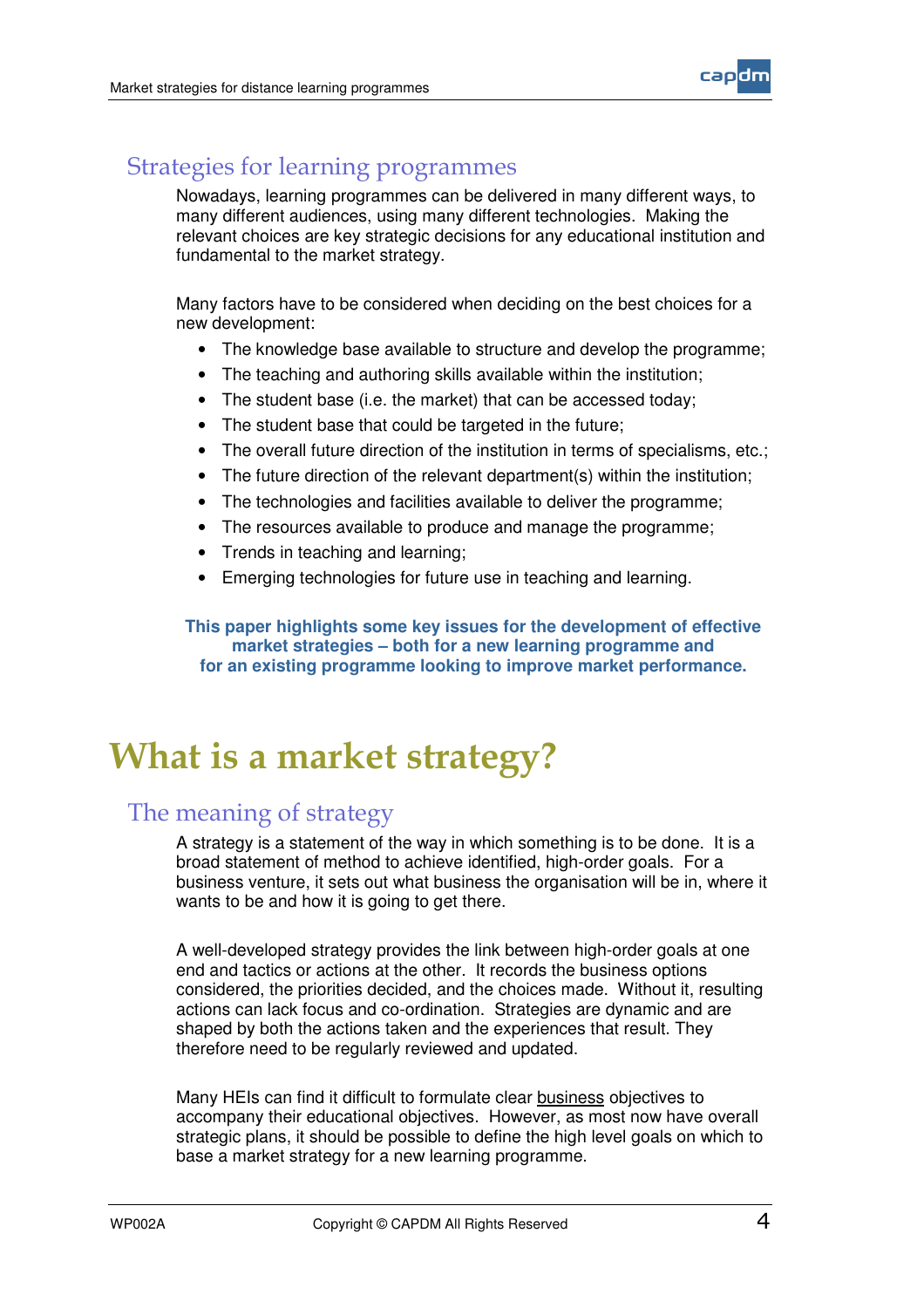

#### The role of a market strategy

A market strategy links what the business venture wants to achieve to the specific actions that are needed to achieve it. It should answer many questions – such as:

- Who will the customers be, where will they come from and what will be their main requirements – the **market needs?**
- How can these needs be met with **the programme offering?**
- What **unique advantages** can be offered to student customers?
- What **key benefits** will customers gain from the learning programmes?
- How to promote the unique advantages, key benefits and the value of the offering in **market messages** that will recruit new students?
- How will the business fulfil its promises with true **value delivery**?

**Perhaps most importantly, a good market strategy will provide a framework through which the efforts of everyone contributing to the business venture can be co-ordinated - providing the focus and motivation to ensure that the team achieves the overall, agreed goals.**

A market oriented business strategy may not fit easily into competing activities within an HEI – activities such as face-to-face teaching, meeting the needs of the Research Assessment Exercise and traditional forms of corporate engagement, e.g. personal consultancy. It also does not guarantee that it will be possible to assemble and motivate a project team with the skill sets required for success. What it does do, though, is elevate the 'cottage industry' approach to one that is much more likely to be successful and sustainable.

### What is a market?

#### Market definition

Businesses define their markets in many different ways. It's hard to say any of these are wrong – provided the definition is accurate and a valid basis for the market strategy. However, many market definitions lack sufficient accuracy and are either not helpful or, in some cases, directly misleading when used as a basis for the strategy development. This applies just as much to defining the market for learning programmes as it does to any product or service.

A frequent problem is that the market definition is too broad - embracing too many different requirements and, therefore, placing too many demands on the supplier. But the most common problem is that the definition takes little or no account of the potential customer's real requirements. Instead, the definition relates more to the product or the solution to the requirements, than the requirements themselves.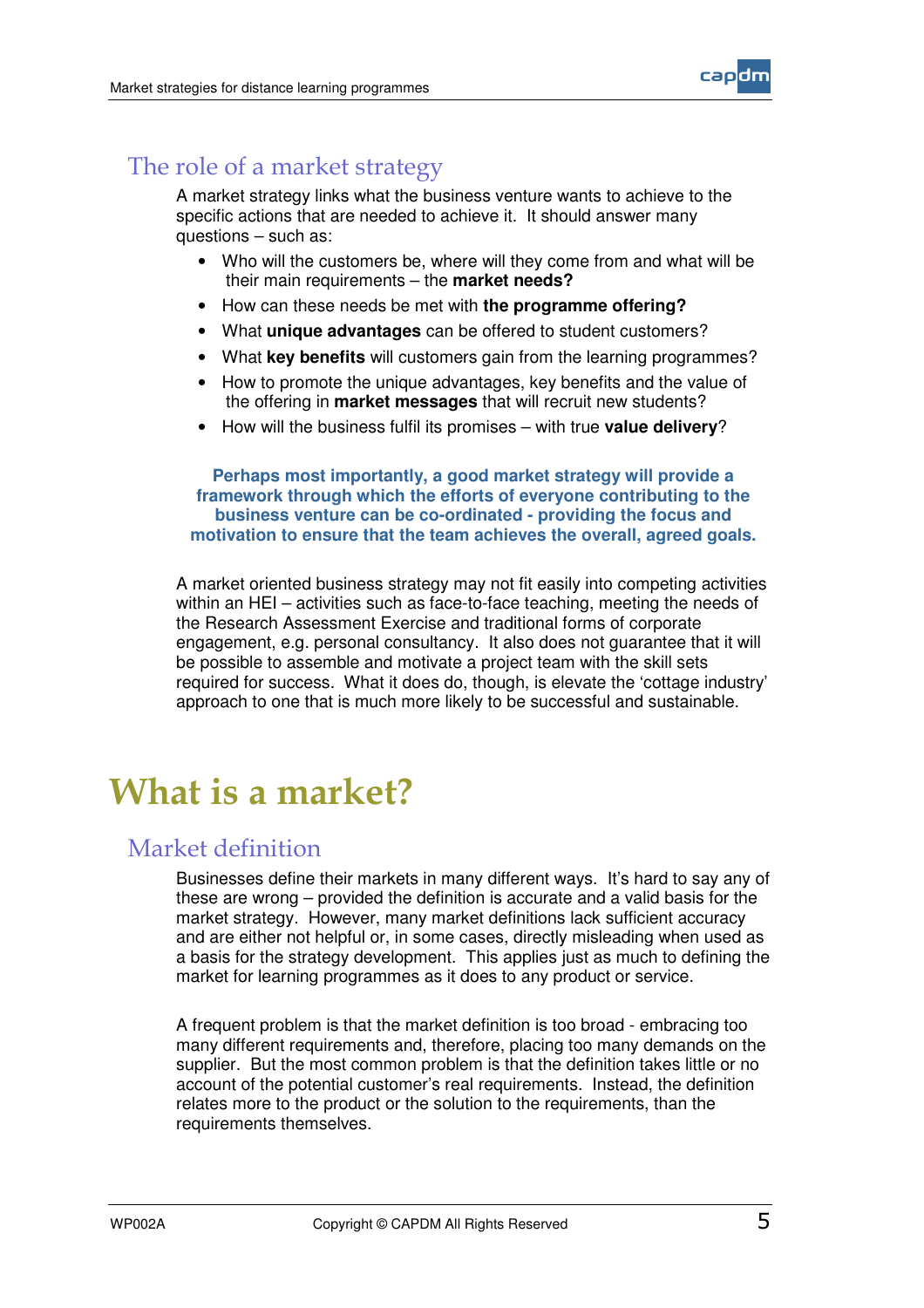

### Market needs

For learning programmes, it is the requirements of the student (the **market needs**) that must drive the whole market strategy – starting with the market definition. This is important, as it will affect all of the market strategy. Furthermore, as far as possible, it should be synergistic with related strategies across the rest of HEI. Otherwise, the spectre of multiple, inefficient 'cottage industries' will arise.



The HEI may settle on a particular market and the needs of that market or it may decide to focus on a number (ideally a small number) of key markets, each with its own particular set of needs.

Two factors are key here:

- **Customers (students) always spend money to obtain a benefit.**
- **A benefit can only exist if the purchase satisfies a customer need.**

It's not surprising, therefore, that marketing professionals always try to define a market in terms of customer needs. When a number of potential customers with a very similar set of needs can be grouped together, they form a single market. So, we can say that:

**A market is best defined as a distinctive set of customer needs.**

#### Market segmentation

It is obvious that different learning programmes address different market areas - each defined by a distinctive set of customer needs. To address each market area properly, it is often necessary to split larger markets into market segments.

Segmenting the market is crucial. It provides the structure to identify which market sectors are most important and how best to address their needs. It is important to segment on the basis of fundamental issues that result in distinctive customer needs. For a learning programme this could, for example, include the age or circumstances of the student, the level of education reached, past educational experience, geographic location, first or primary language or proficiency in the language used for the programme.

There are many ways to segment a market and some experimentation may be necessary until the right segments are identified. Sometimes it is tempting to segment on the basis of categories such as the level of qualification achieved to date, though segmentation is usually most effective when it is done on the basis of a fundamental user need or a generic characteristic.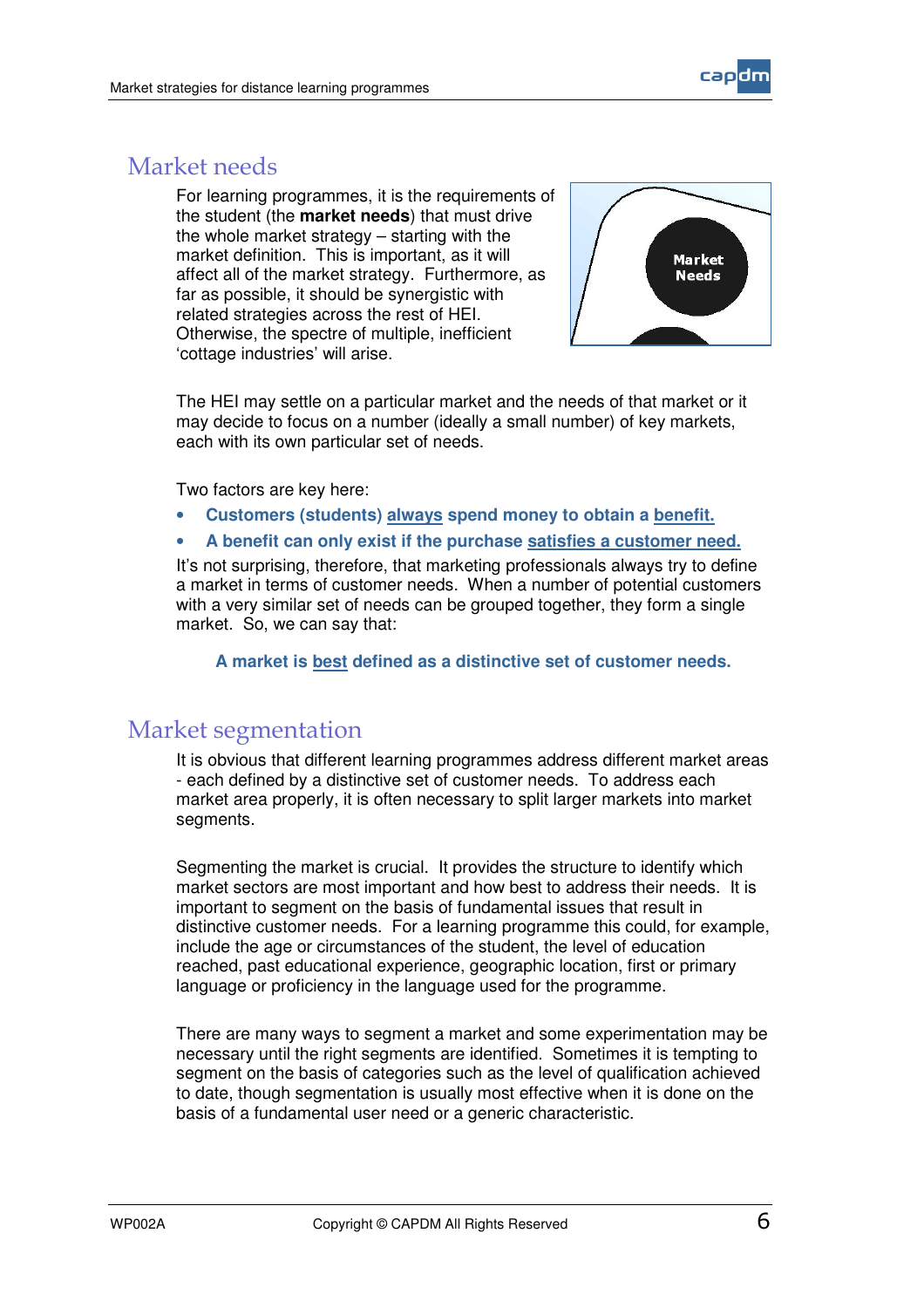

For example, potential students may range from native English speakers to non English speakers. These two groups will require a totally different product. What is more, there may also be types of user between these two groups, with requirements that are different from either of the extremes. A good market strategy takes account of all such factors (where they are important) and ensures that the products meet the precise mix of needs of the target sector(s).

#### Market sectors

It is tempting to think that a institutions can address the needs of all market areas equally effectively, but in reality any particular strategy and any particular market offering will have much greater appeal for some areas of the potential market than it does for others. A common factor shared by many successful business ventures is that they focus on meeting the specific needs of a carefully chosen market area and then do that very well.

**Focussing on the right market sectors is key to a good market strategy.**

### **Meeting market needs**

### Key benefits

Some benefits are relevant to all potential customers. These 'unconditional' benefits apply to everyone, but because of this they do not help an HEI, or a business, to identify the market sectors to focus on. Of more interest are the 'conditional benefits' that some customers will want and others won't care about or those that will only apply in certain situations.



For example, a programme based on distance learning is more likely to appeal to mature students who are in employment, and those located remotely. At the same time, such a programme feature may represent a negative factor for school-leavers, who are keen to have a full on-campus experience. (However, as the costs and opportunity costs of attending a university for four years keep rising, the benefits of a distance or on-line programme may become more appealing in the future. So it is important to keep looking ahead.)

The other 'conditional' aspect to be considered when assessing the benefits of a learning programme is whether these benefits can be gained in all cases or whether there are other factors that have to be considered before the benefits can be realised. For example, a qualification may only be truly beneficial if potential employers recognise it as appropriate and relevant to their requirements. This benefit is, therefore, one that can also be 'conditional'.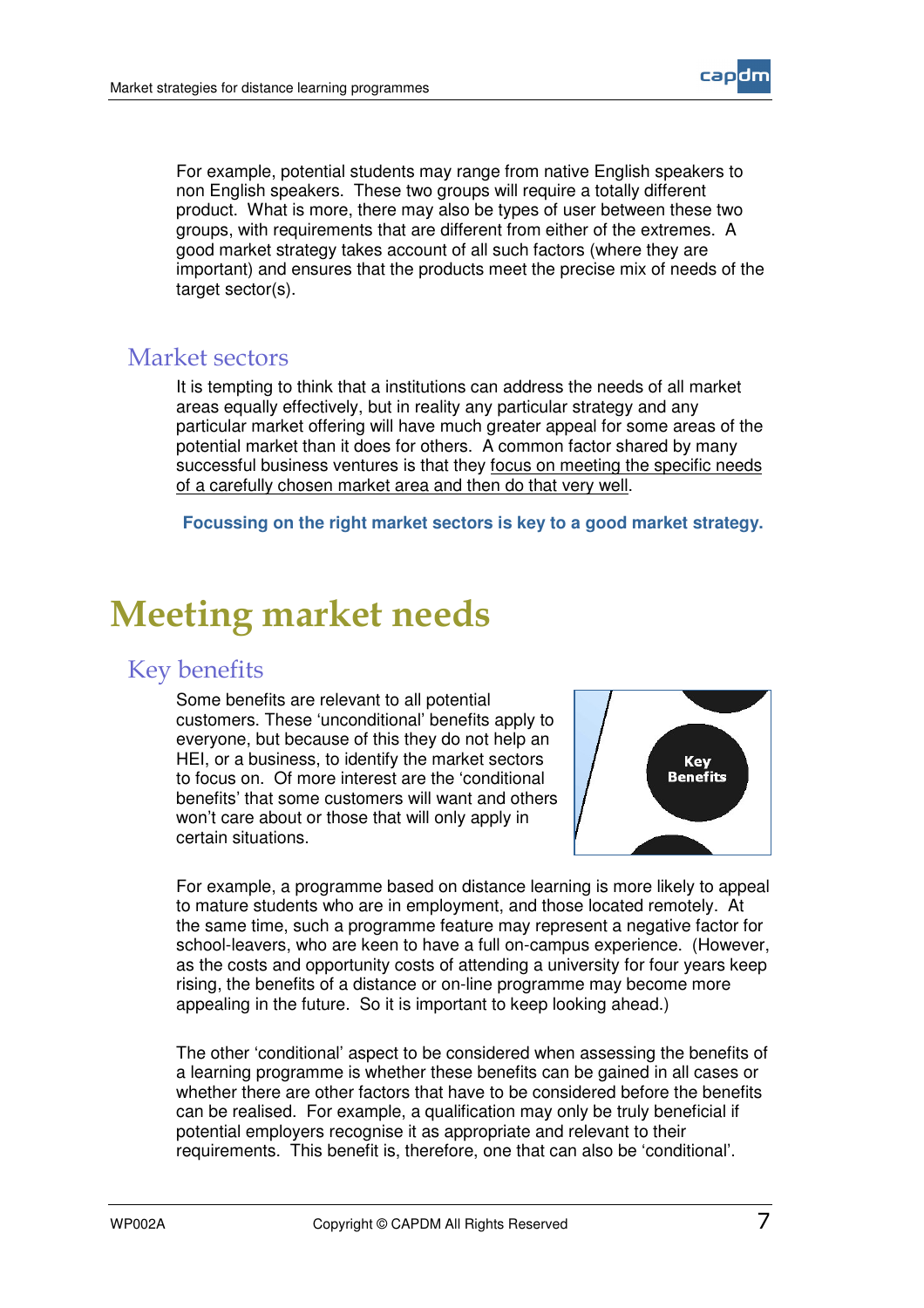

**HEIs must objectively compare the benefits of their products (i.e. learning experiences) to those of the competition and then target the sectors of the market that, firstly, need the particular combination of benefits on offer and, secondly, are ready to take advantage of particular programmes. This process is fundamental to a sound market strategy.**

#### The programme offering

Benefits derive from advantages that in turn derive from product features. An HEI should therefore be able to link the features of every learning programme directly to one or more benefits. There are a number of ways to do this and it is often very helpful to have an explicit analysis that shows exactly which benefits derive from which features.



Over time an HEI develops a portfolio of products that address different market sectors. By analysing benefits and feature combinations in different market areas, it is possible to specify the 'ideal' products for each sector. This helps in portfolio management, allowing an institution to define market needs and to link the development of its portfolio of learning programmes to the needs of different market sectors. An institution can then match its choice of current and future target market sectors to the evolution of its product portfolio and capability.

**When an HEI has defined the markets it is addressing in terms of student needs and has a specific list of features and benefits for each market, it is much easier for it to specify and build quality learning programmes.**

#### Ranking benefits

Benefits are based on needs and preferences but some needs/preferences are more important than others. These will be ranked in the student's mind in a way that is specific to the individual.

To analyse this situation, an institution can list student needs in categories of importance - such as 'essentials', 'wants' and 'wishes' or 'primary', 'secondary' and 'tertiary'. This analysis helps to identify the relative importance of different benefits, particularly if it is based on an 'average' for prospective students within the target sector. (This average can be assessed from surveys of either prospective or existing students or both.)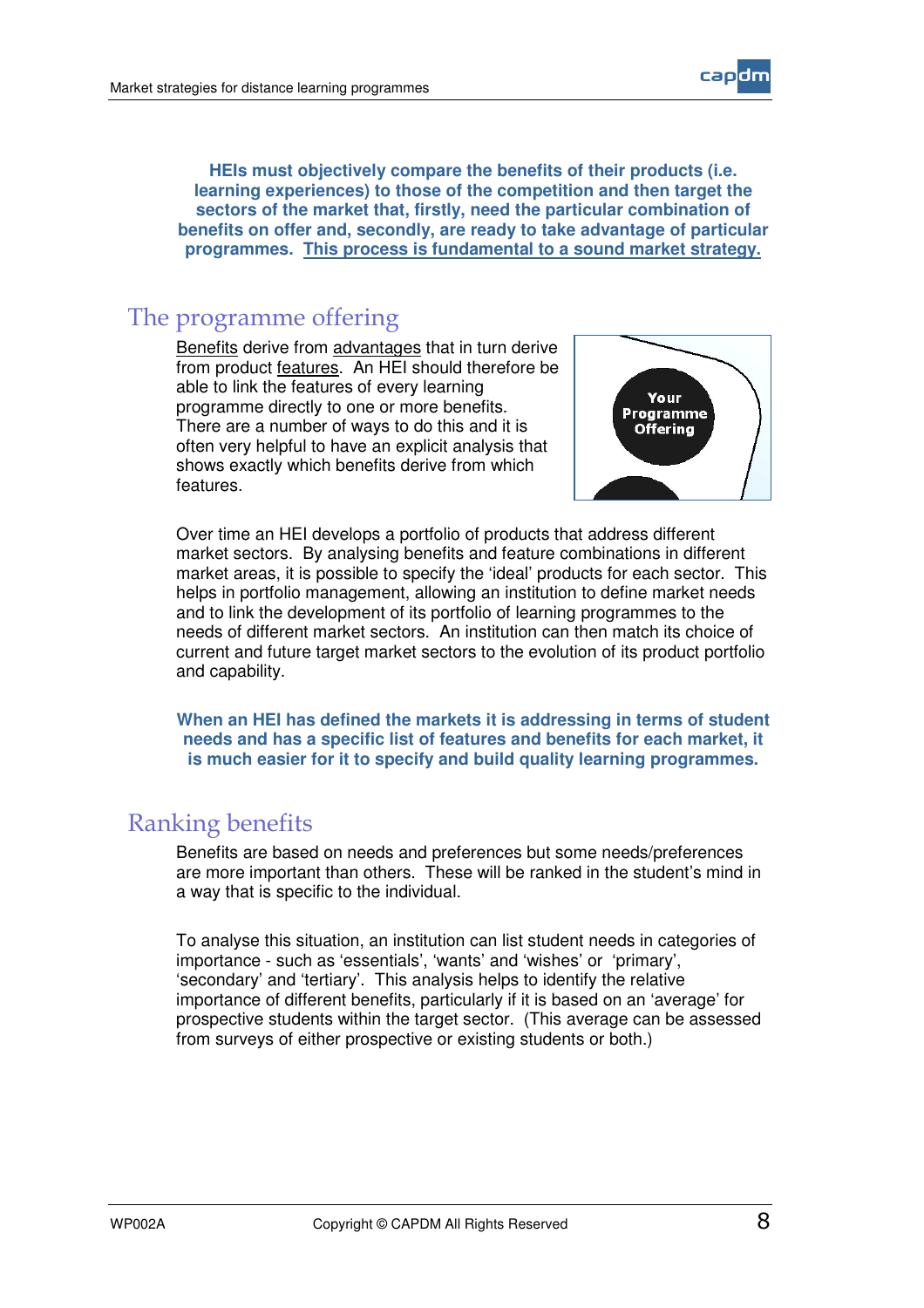



#### Unique advantages

Focusing on a specific market sector helps to make a portfolio of programmes more attractive to potential students in the target sector(s). There are two other ways to do this - making programmes different from others that are available (in ways that make them better) or, alternatively, making them cheaper. The latter approach can, on occasion, be appropriate but generally it leads to a downward spiral of reduced quality, fewer students and lack of viability.



Differentiation on the other hand can give programmes unique advantages that push them up to a 'preferred choice' position for relevant prospective students.

Examples of unique advantages could be:

- Provision of local facilities for DL students (perhaps through other tertiary institutions);
- Availability of excellent locations for field work;
- Guaranteed placements for relevant work experience;
- Automatic entitlement to a relevant professional qualification.

## Promotion

Another benefit of a clear market strategy is that it becomes much easier to promote the learning programmes. A clear market focus based on specific market needs makes it easier to target the right people and achieve a better response at a lower cost. This is a major advantage for any business venture.

#### Market messages

Effective 'market messages' can be developed based on key programme features, the unique advantages they offer and, most importantly, the particular benefits that will appeal to the target market. Messages can be clear and punchy instead of woolly and generalised.

*'We provide a wide range of post-graduate programmes' can become, 'We are the leading UK provider of post-graduate training for the XYZ profession.'*



*'Our campus is located in a pleasant rural setting close to a national park' can become, 'Your field-studies will be conducted in a nearby national park that offers the greatest bio-diversity available in the UK.'*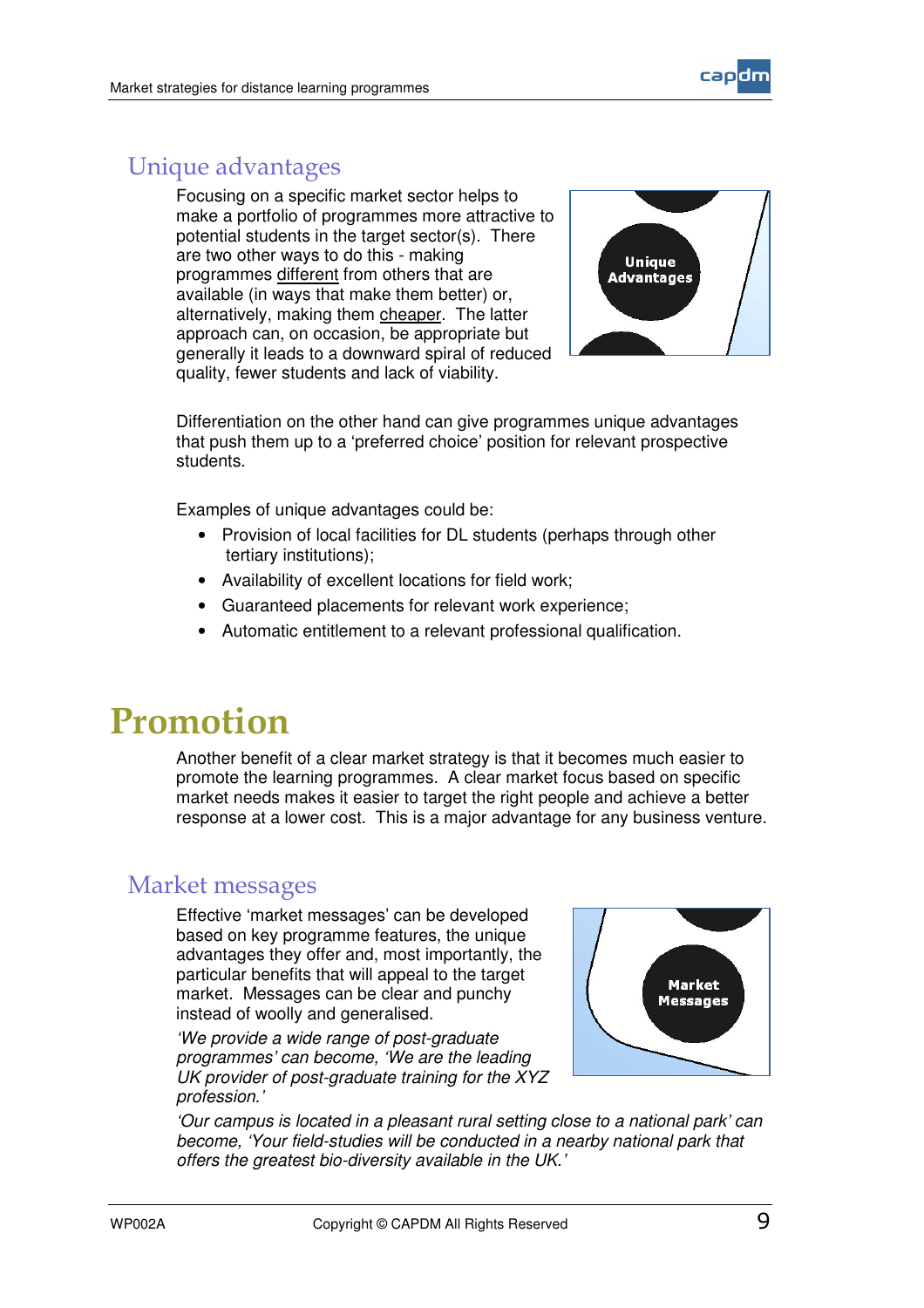

#### Message delivery

Delivering these messages also becomes easier and less costly when driven by a clear market strategy. Defining the target market more precisely makes it possible to select more focused or more specialist media, which is generally much more cost-effective than a 'broad-brush' campaign.

### **Value delivery**

Customers are looking for 'value' and any business venture must constantly strive to deliver this. This is increasingly true of the market for distance and on-line learning programmes, as more offerings become available. To deliver excellent value, it is necessary to understand what is meant by 'value' and what constitutes value for our customers.



#### The meaning of 'Value'

In seeking to provide the highest possible value to customers it is important to be clear about what 'value' is. It is easily defined:

**Value = Benefit – Cost**

This simple equation has huge significance. It shows that value (for the customer) can be increased by adding to the benefits or by reducing the cost (i.e. the price). It also shows that the temptation to increase price or to skimp on benefits (or both) might increase profitability in the short term but it also reduces value to the customer and, therefore, longer-term competitiveness. This highlights a basic dilemma faced by all businesses - but it is one of the issues that a good market strategy will help to resolve.

For learning programmes offered by an HEI, direct benefits to the customers (i.e. students) can be measured in terms of knowledge, expertise and qualifications that will lead to career opportunities and/or personal development. Secondary benefits may include social interaction but those of particular significance to HEIs offering distance and on-line courses include exposure to wider influences and broadening life experiences.

Costs for the student can include financial outlay, investment of personal time, reduced opportunity for earning (while studying) and disruption to personal/family life.

**Programme developers are now becoming more aware of these factors, and they are certainly in the forefront of students' minds as they make decisions about choosing programmes.**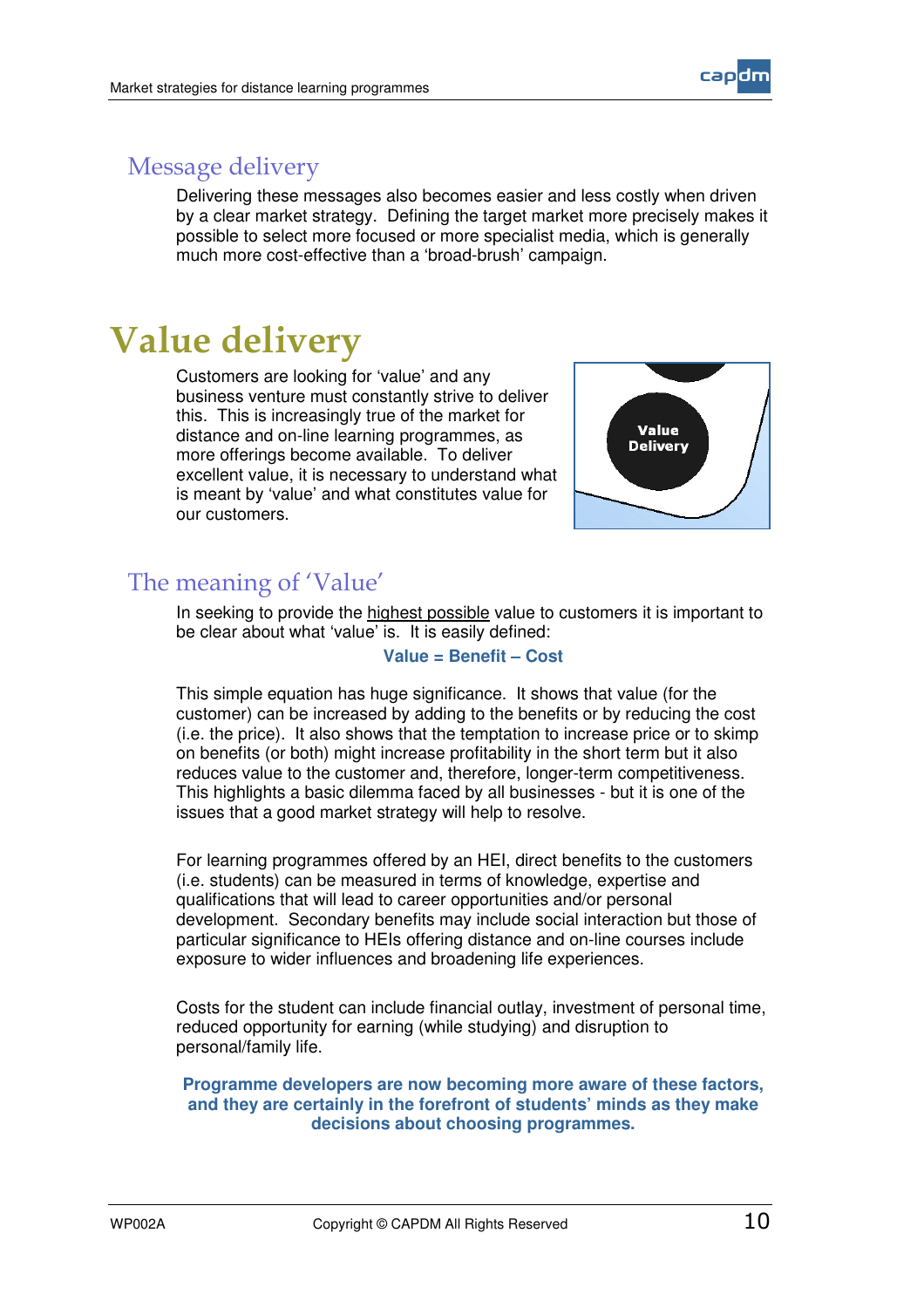

Many people in HEIs argue that prospective students rarely do a rigorous cost-benefit analysis. However, their choice of programme is clearly based on their understanding of a readily identifiable set of factors. There is no single right way to design a new learning programme – whether it is for distance, blended or on-campus use. However there are good examples of programmes that have survived the rigors of the education market and lessons should be learned from these. It is important, over time, to understand the characteristics that offer genuine value for the students. Getting these right will determine whether they will enrol for programmes and/or recommend a programme to others.

#### How should an HEI assess value?

It is tempting to assume that the value of any product (especially an education programme) is obvious to everyone. However, this is rarely the case and the reasons become obvious when we try to assess value generically, rather than for the individual. Defining and measuring value based on costs and benefits can be difficult.

When defining *cost* for a student it is important to pay attention to the total outlay required to study on a programme. In the current environment, this is becoming more and more important for students attending university for traditional undergraduate or postgraduate studies. However, it is even more important when attracting students back to study at a distance and/or on-line. Costs to be considered will include course fees, travel, accommodation, and maintenance, but an HEI must also take into consideration lost earning opportunities and, perhaps other costs such as books, internet access and the purchase of hardware/software.

Assessing *benefits* may be somewhat easier but there must be a focus on the 'total result'. Qualifications and future job opportunities are only part of the equation. Personal development and direct access to new contacts may be equally valuable, along with many other factors specific to the programme.

As benefits are derived from needs and needs vary for different people, perceived benefits will also vary. In other words, perceived *value* will vary from person to person. This is one of the main reasons why focusing on specific market groupings generally leads to a more effective market strategy.

**A clear understanding of the value that the student will derive from participating in a programme leads directly to a key marketing concept the value proposition.**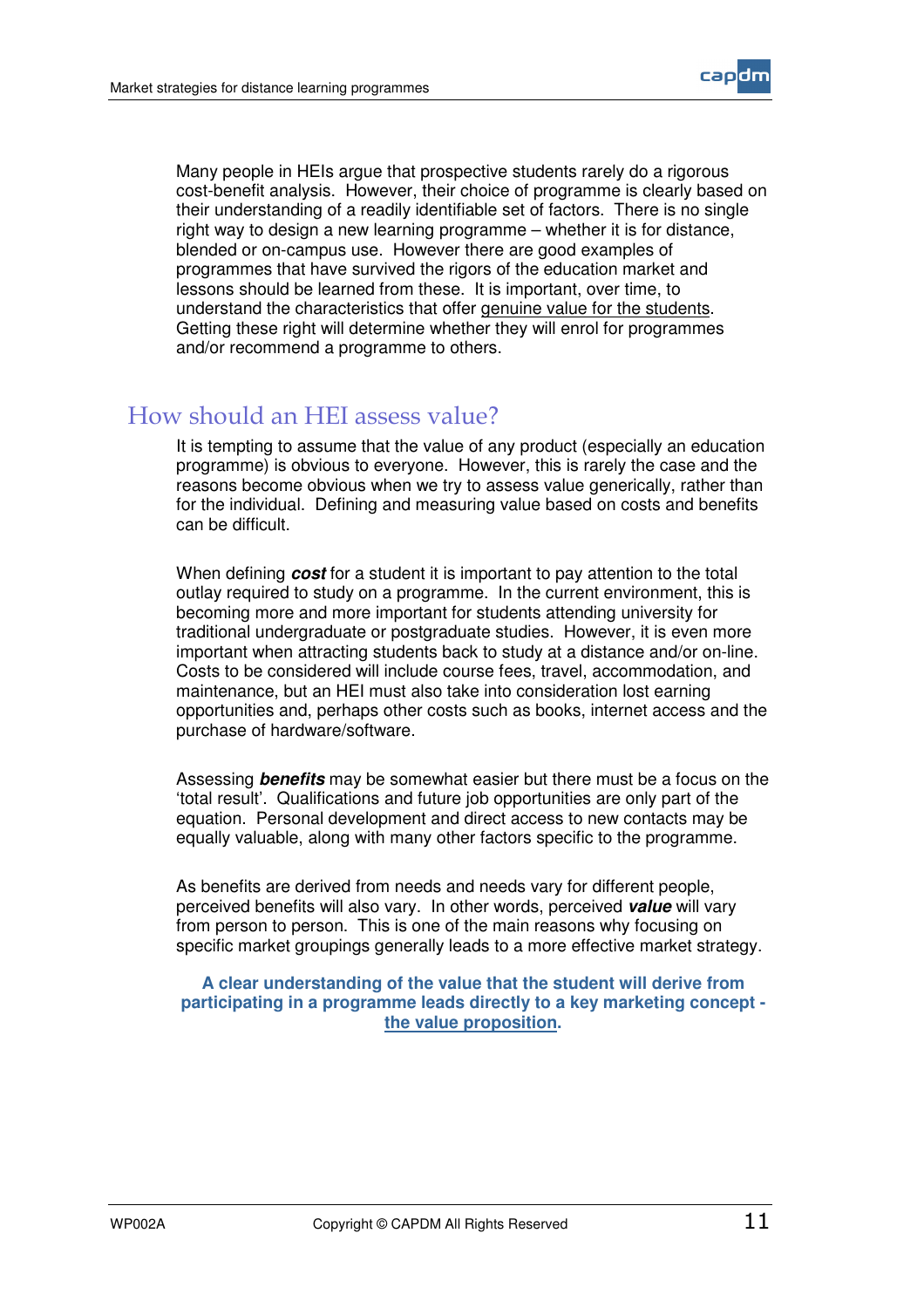

#### Value promotion

Interestingly, it is the value of what is being offered that needs to be promoted – emphasising either significant benefits or low cost or both. Having a clear understanding of the meaning of 'value' in the target market for a particular programme therefore helps in the development of strong promotional messages. As noted above, promotional messages must be relevant and meaningful for prospective students if they are to be effective.

#### Value propositions

It is beneficial to develop a 'value proposition' early in the strategy development process because this focuses the mind on the issues that are likely to be important to the customer (the student).

Value propositions should not simply focus on the product being supplied – in other words, NOT:

*'An education programme that links directly to syllabus requirements for national examinations'*

or

*'A postgraduate diploma that is widely recognised across the EU.'*

What is required is a set of statements that highlight the value to the customer – for example:

*'A flexible mix of on-campus and distance learning that gives you a choice of study methods'*

or

*'A programme that includes valuable work experience within the profession'*

From a strategic point of view, the 'value proposition' should also reflect the market 'position' that the supplier wants to achieve. (At a simple level, a business shouldn't emphasise low prices if its aim is to be a 'Rolls-Royce' supplier in the market.)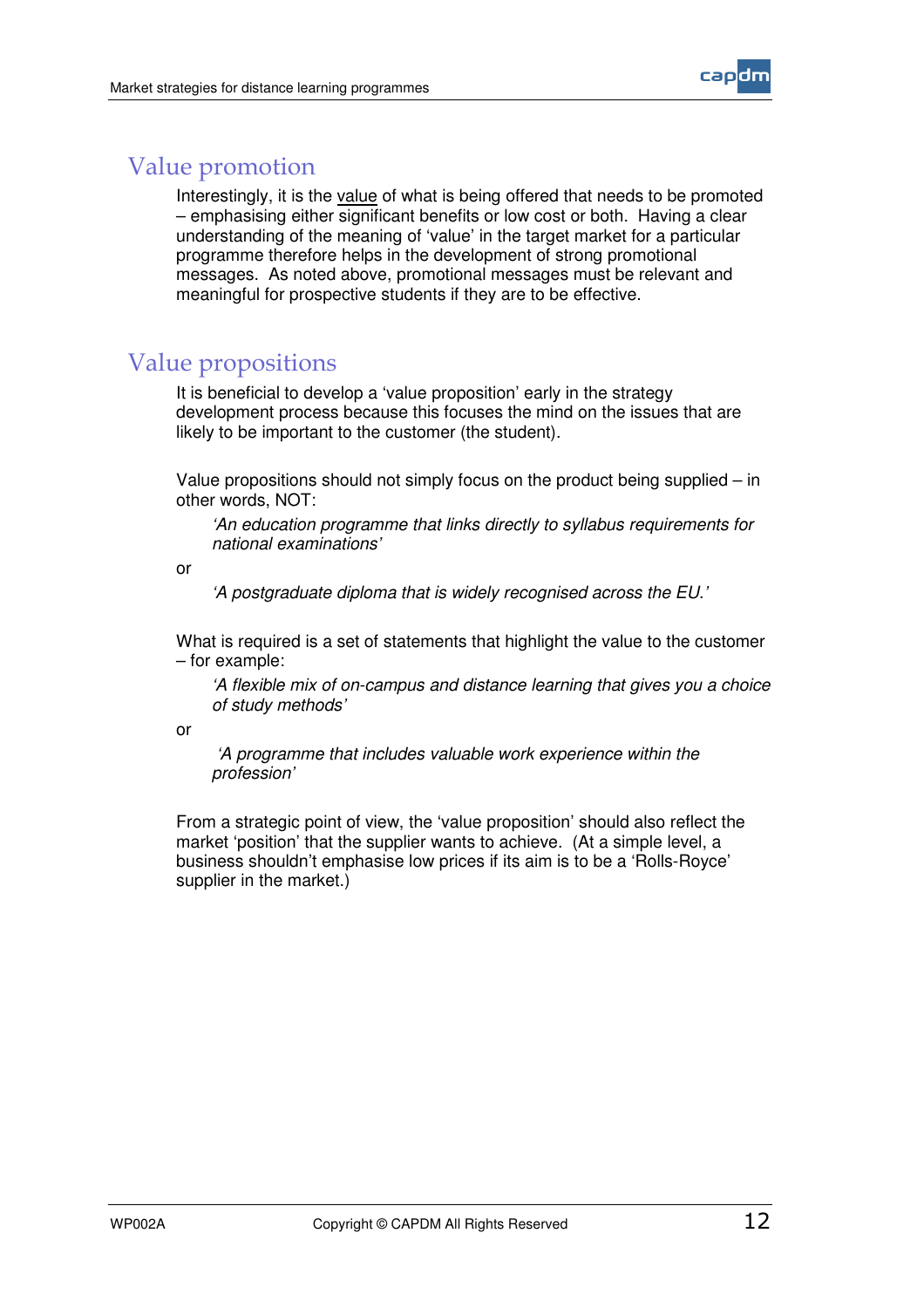

## **Building and implementing a strategy**

A sound market strategy reduces the risk associated with a business venture and, for an HEI, it can help to ensure that every learning programme is a success.

Eliminating the perception that it is a case of 'rolling the dice and seeing what comes up' increases levels of motivation for everyone involved. The team can then have good reason to be confident of a successful outcome.



To build an effective market strategy, it is necessary to tackle all six of the above issues, along with others where necessary. The order in which they are tackled may vary - though there is little doubt that it is best to start with the market and its needs. The above diagram indicates one possible route through the process but it is also important to allow for interaction between the different issues.

It is often said that many good market strategies are let down by poor implementation - and this is clearly the case when we look at the multitude of reasons for business failure. However, it is also true that many enthusiastic and energetic implementations are wasted because of poor strategy.